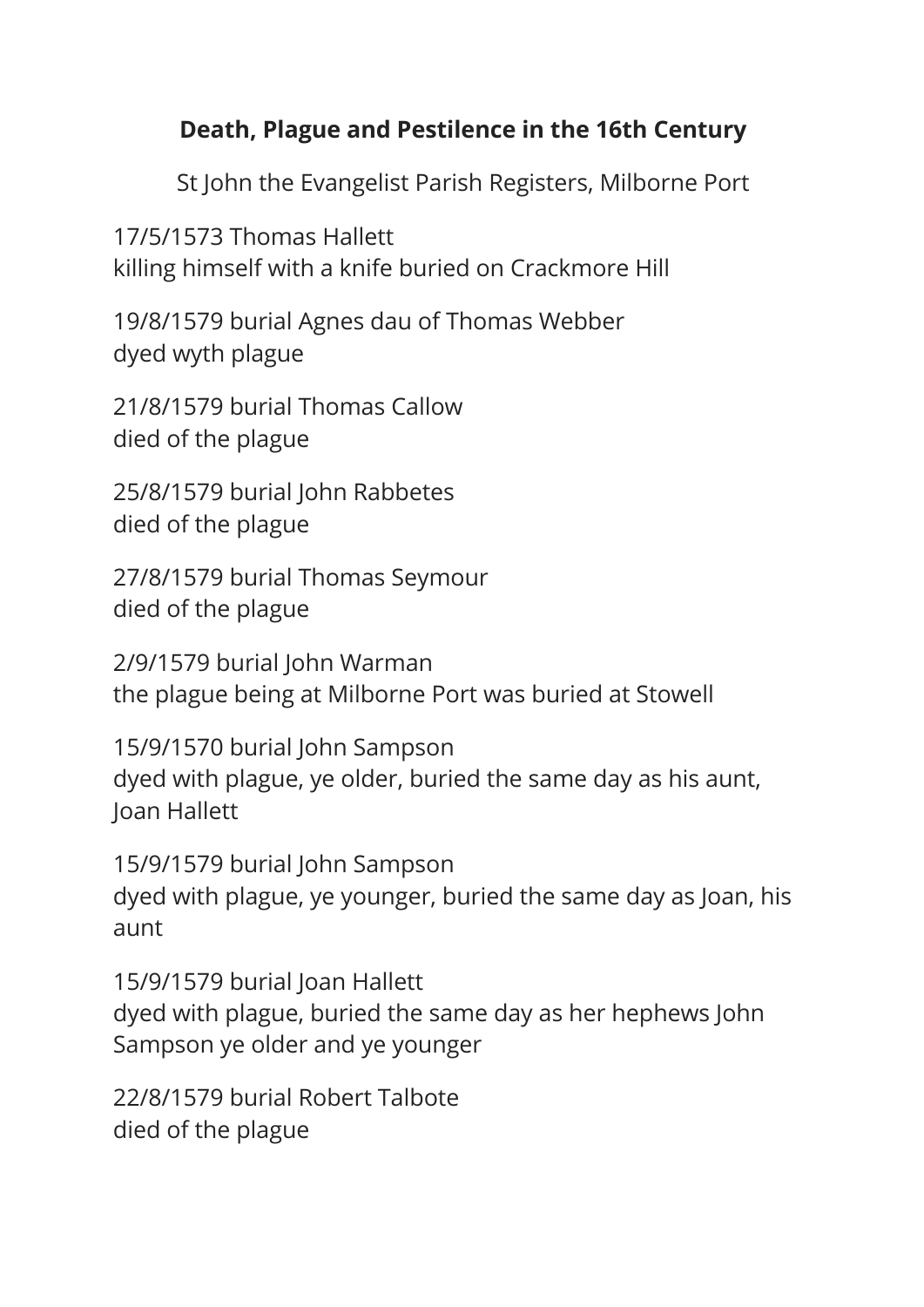13/12/1579 burial Wm Riol age 14 borne deaf therefore nev' coulde speake

5/12/1604 burial John son of Wilm Champ a nursing child, died of a pestilence in the town from 6 Dec to 25 Feb

7/12/1604 burial Johane wife of Wm Champ mother of John who was buried 512/1604 died of a pestilence in the town from 6 Dec to 25 Feb

25/12/1604 burial Johane dau of John Woller died of a pestilence in the town from 6 Dec to 25 Feb

29/12/1604 burial Johan Hallet widow, grandmother of Johan Woller who was buried 25/12/1604 died of a pestilence in the town from 6 Dec to 25 Feb

5/1/1604/5 burial Dorothie dau of Augustine Hallat died of a pestilence in the town from 6 Dec to 25 Feb buried in the same grave as Edeth Holloway

8/1/1604/5 burial Elenor dau of Augustine Hallat died of a pestilence in the town from 6 Dec to 25 Feb buried in the same grave as John Woller

8/1/1604 burial John son of John Woller died of a pestilence in the town from 6 Dec to 25 Feb buried in the same grave as Elenor Hallat

9/1/1604/5 burial Ursola wife of John Woller died of a pestilence in the town from 6 Dec to 25 Feb

28/1/1604 burial John Lacie died of a pestilence in the town from 6 Dec to 25 Feb